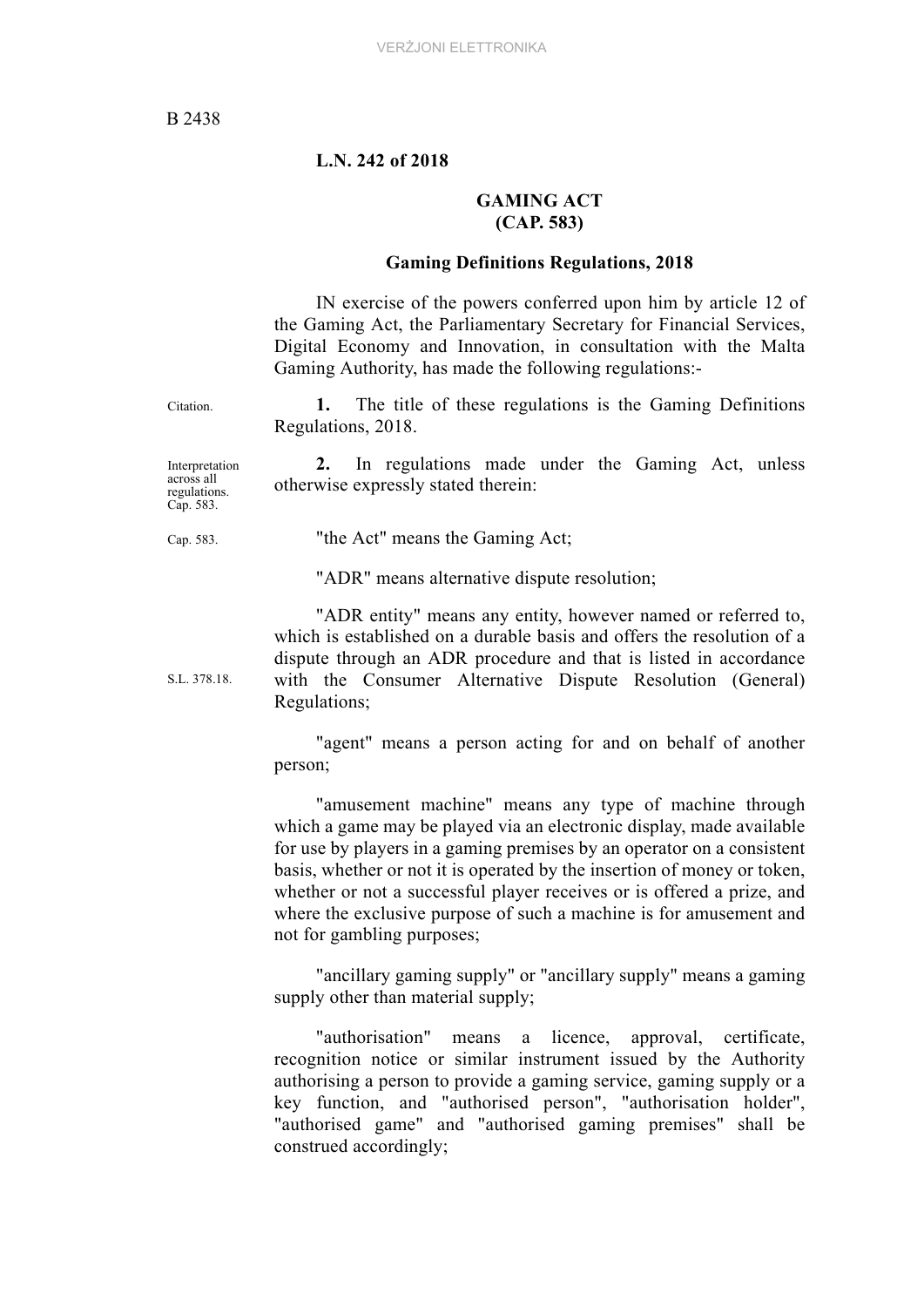"Authority" means the Malta Gaming Authority established by the Act;

"binding instrument" means an act, document or other pronouncement of the Authority having binding effect on those to whom it is addressed, as may be prescribed by or under the Act, and shall include the conditions attached to an authorisation;

"Board" shall mean the Board of Governors of the Authority;

"Chairperson" means the Chairperson of the Authority and includes the deputy chairperson or another person appointed to act as chairperson in circumstances established in the Act or as decided by the Board;

"Chief Executive" means the chief executive officer of the Authority appointed in accordance with the Act;

"commercial communications" means text, images, sound or any other medium transmitting information, designed to promote, directly or indirectly, the goods, services, image or brand of a person pursuing a licensable gaming activity, and for the avoidance of doubt, this also includes product placement and any emerging advertising techniques, and "advertisement" and "promotion" shall have the same meaning;

"commercial communication game" means a licensable game organised with the purpose to promote or encourage the sale of goods or services, and which does not constitute an economic activity in its own right, and where any payments required to be made by the participant serve only to acquire the promoted goods or services and not to participate in the game, although it may be a condition that a person purchases the promoted goods or services in order to participate in the game;

"common account" means an account held with a credit, financial and, or payment institution licensed in a Member State of the European Union or the European Economic Area;

"confidential information" means any and all information, whether written or otherwise, whether in electronic form or otherwise, and whether or not described specifically by the person disclosing it as confidential, which is related to or connected with the commercial operation of the disclosing person, but shall not include information that:

(a) is in the public domain;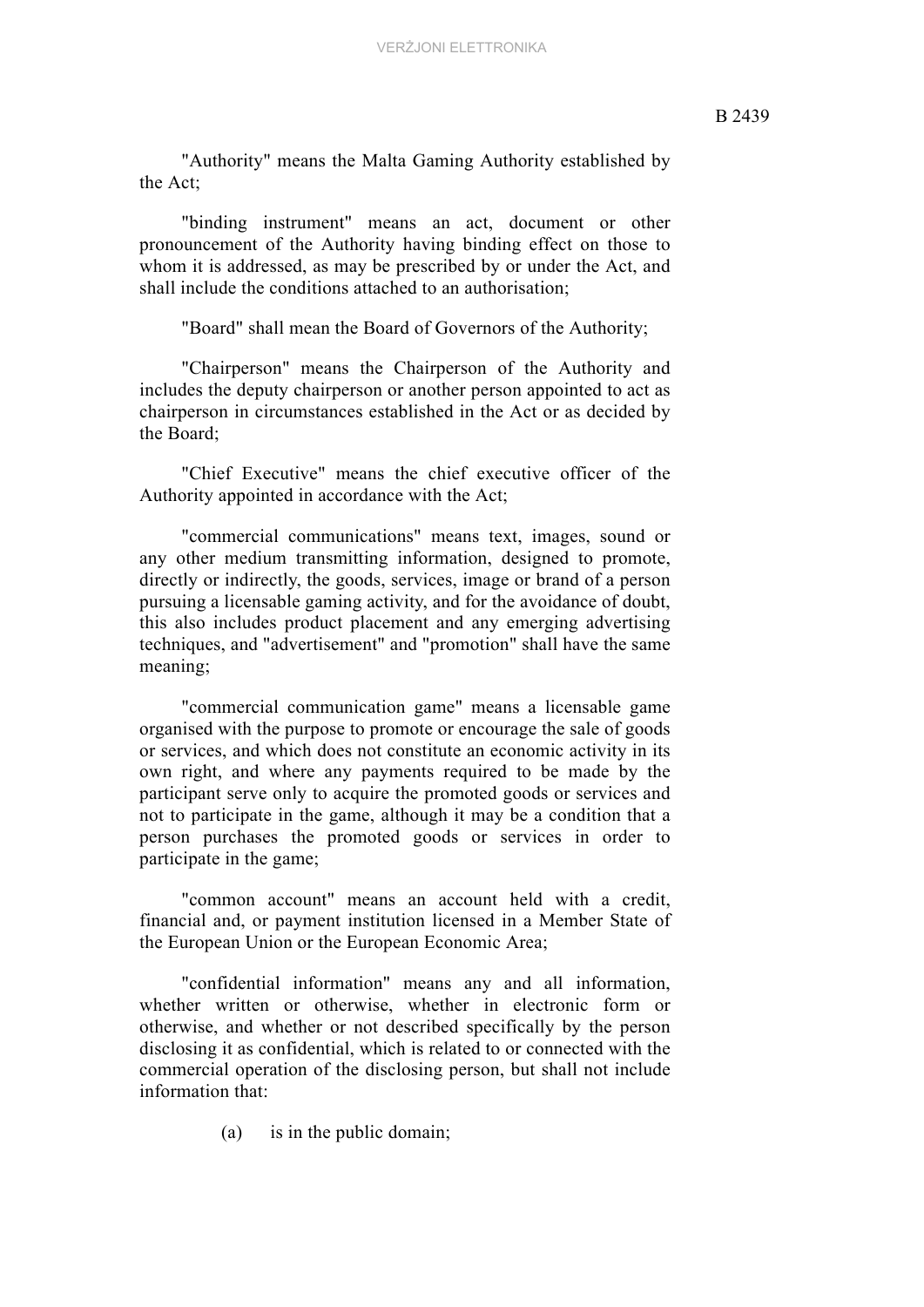(b) is or becomes generally available to the public other than as a result of its disclosure by the recipient in breach of confidentiality;

(c) was available to the recipient on a non-confidential basis prior to disclosure by the disclosing party; or

(d) was, is or becomes available to the recipient on a non-confidential basis from a person who, to the recipient's knowledge, is not bound by a confidentiality agreement with the disclosing party or is otherwise prohibited from disclosing the information to the recipient;

(e) was lawfully in the possession of the recipient before the information was disclosed to it by the disclosing party;

(f) the parties agree in writing is not confidential or may be disclosed; or

(g) is developed by or for the recipient independently of the information disclosed by the disclosing party;

Cap. 378. "consumer" shall have the meaning prescribed by the Consumer Affairs Act;

> "controlled gaming premises" means any premises intended to make available for use, to host or operate one or more gaming devices, but shall not include premises in which gaming is carried out in virtue of a concession by Government, or premises in which the only gaming which is carried out consists in tombola games;

> "controlled skill game" shall be a skill game which requires a stake to enable participation and, or offers the possibility of winning a prize of money or money's worth and which shall be a licensable game;

> "corporate group" means, a group of bodies corporate all established in the European Economic Area, or otherwise structured in a manner which provides equivalent safeguards, in which a parent entity exercises control to the extent of over ninety percent over other bodies corporate in the same group, whether by way of shareholding or voting rights;

> "critical gaming supply" or "critical supply" means a material supply which is -

> > (a) indispensable in determining the outcome of game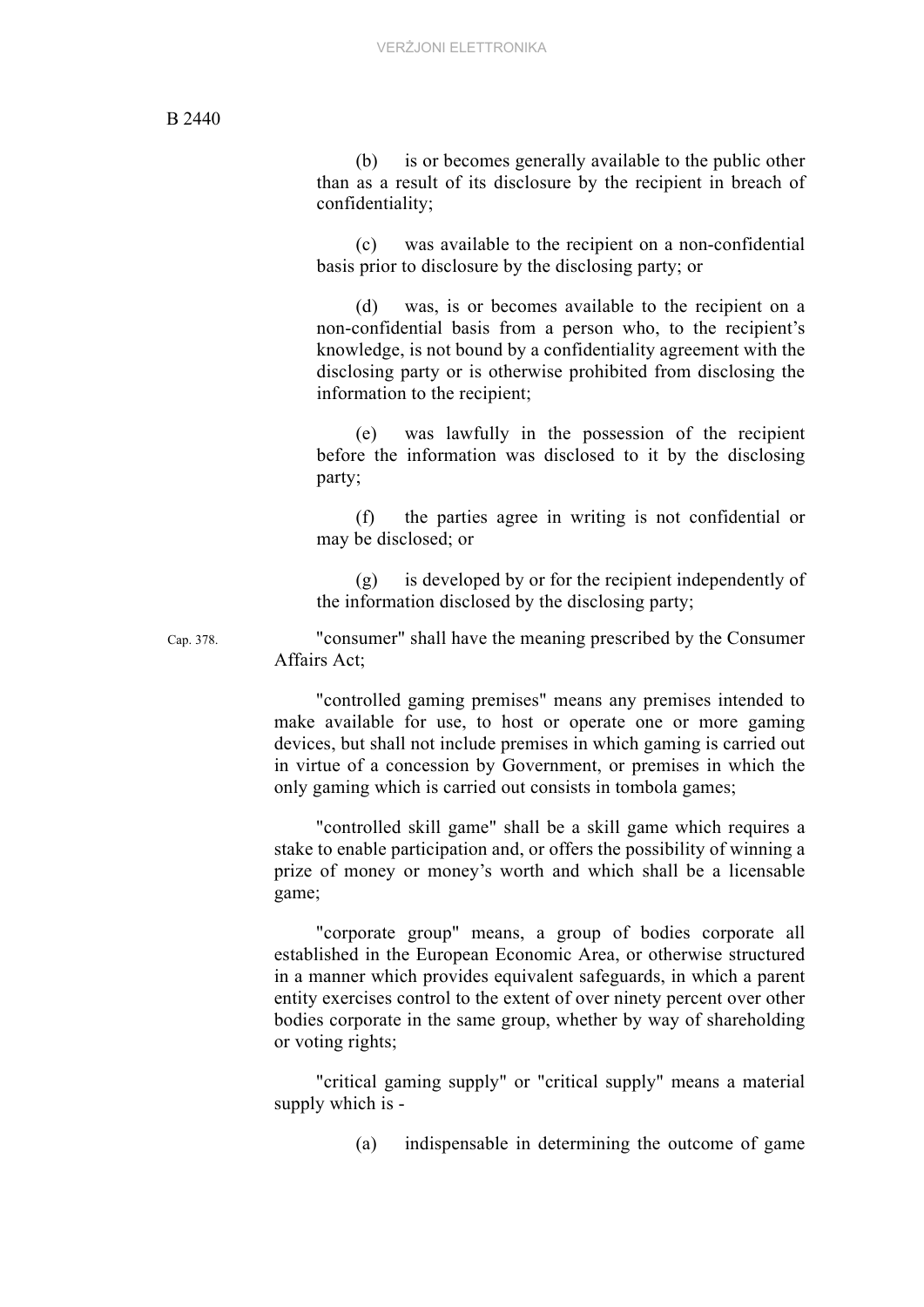or games forming part of the gaming service; and, or

(b) an indispensable component in the processing and, or management of essential regulatory data;

"cruise casino" means a casino on board a cruise ship;

"cruise ship" means a passenger ship used for pleasure voyages with a minimum of three ports of call in three different jurisdictions which may or may not include Malta, having its own amenities, that include lodging facilities for all passengers, and a minimum capacity of one hundred and fifty (150) passengers:

Provided that ferry boats used for transporting passengers and, or cargo shall be excluded from this term;

"directorate" means a division of the Authority as may be established from time to time;

"economic activity" means any activity which by its nature is or could be carried out for the purpose of making a profit, whether or not such profit is for philanthropic or other fundraising purposes;

"essential regulatory record" or "essential regulatory data" means the minimum set of data that must be maintained for regulatory purposes in relation to players, players' financial transactions (deposits and, or withdrawals), players' gaming transactions and, or operator's gaming revenues;

"exempt game" means a game prescribed to be such by the Minister in regulations;

"financial year of the Authority" means a period from 1 January to 31 December of a year;

"game" means a game of chance or a game of skill;

"game of chance" means an activity the outcome of which is determined by chance alone or predominantly by chance, and includes activities the outcome of which is determined depending on the occurrence or outcome of one or more future events;

"game of skill" or "skill game" means an activity the outcome of which is determined by the use of skill alone or predominantly by the use of skill, but excludes a sport event, unless otherwise established by or under the Act;

"gaming" means an activity consisting in participating in a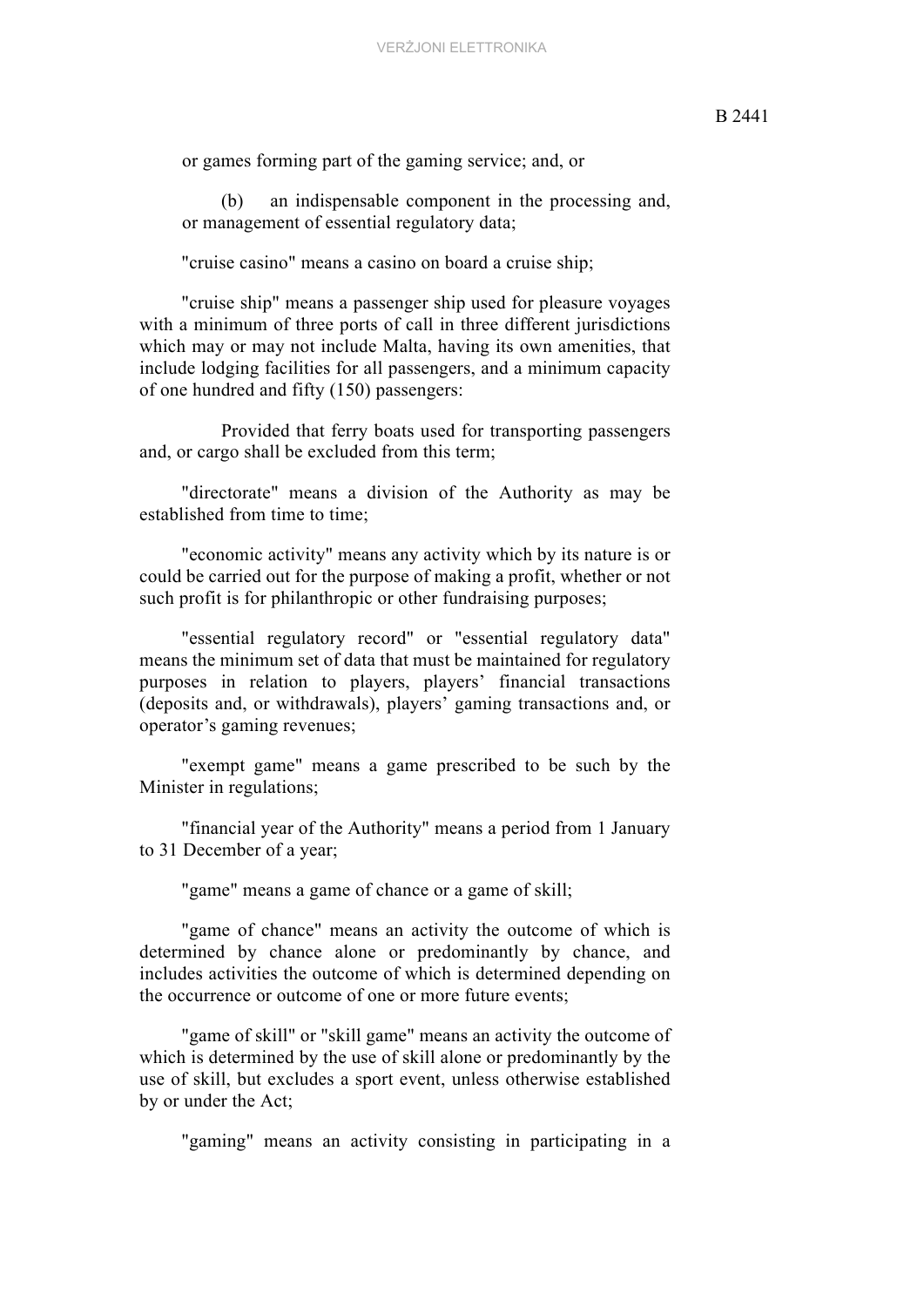game, offering a gaming service or making a gaming supply, and shall be construed accordingly depending on the context;

"gaming device" means any device or object, including any electrical, electronic, or mechanical device, any gaming table, ticket or any other thing, that is used or is by its nature intended for use as part of a gaming service or in connection therewith in order to allow a player to place a wager, and, or to obtain the outcome of a game in a gaming premises;

"gaming premises" means any premises accessible to the public, which is used or intended to be used for players to participate in a gaming service;

"gaming premises operator" means an operator that provides its gaming service in gaming premises;

"gaming sector" means the economic sector focused on the provision of gaming services and gaming supplies and other services and goods in connection therewith or related thereto;

"gaming service" means making a game available for participation by players, whether directly or indirectly, and whether alone or with others, as an economic activity;

"gaming supply" means a supply, directly or indirectly, of a good or service, in relation to a gaming service, which is either a material gaming supply or ancillary gaming supply, but does not include provision of a key function;

"gaming system" means the totality of gaming devices, gaming software and related systems, services and facilities connected therewith, used or by their nature, their assembly and combination intended to be used as part of a gaming service or in connection therewith, in a gaming premises;

"gaming table" means a gaming device which is:

(a) designed or adapted in such a way that requires it to be controlled or operated by an individual employed or otherwise engaged for that purpose by the gaming premises operator; and, or

(b) designed or adapted for use in connection with a game the arrangements for which are controlled or operated by an individual;

"junket" means an arrangement the purpose of which is to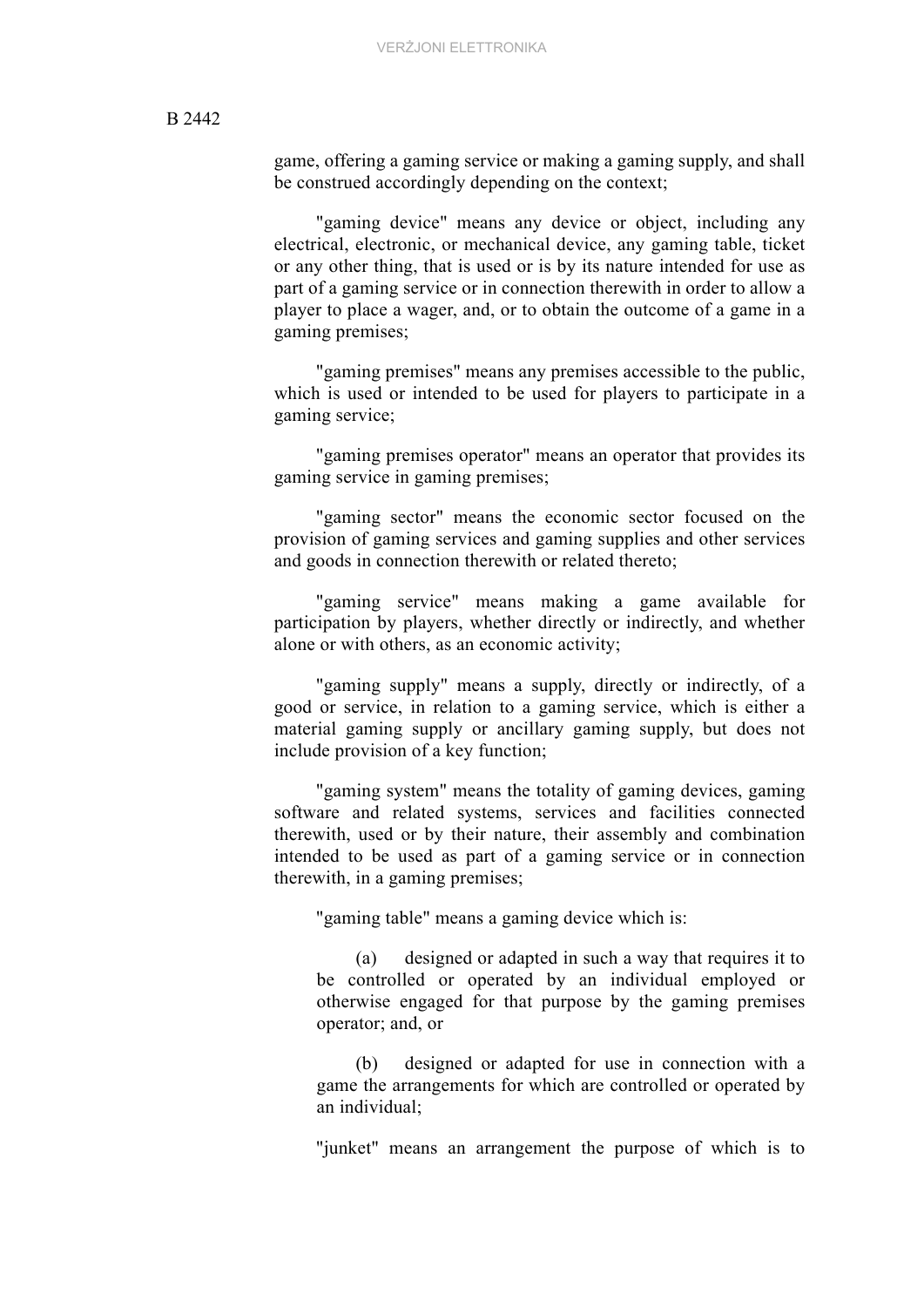induce any person resident outside Malta, selected or approved for participation therein, to come to a gaming premises in possession of a concession issued by Government for the purpose of playing licensable games and pursuant to which, and as a consideration for which, any or all of the costs of transportation, food, lodging, and entertainment for the said person is directly or indirectly paid by the authorised person operating the gaming premises;

"junket event" means a Type 3 gaming service event, with specific start and end dates, organised within a gaming premises in possession of a concession issued by Government as a competition between players, which, in view of its nature, profile and prestige is able to induce high quality players to such gaming premises to compete in said event, and which has been specifically approved as such by the Authority;

"junket leader" means a person whose function is the promotion and organisation of junkets, who may be the authorised person itself, but who is not part of the junket group;

"key function" means an important function, role or task carried out by a person in connection with a gaming service or a gaming supply, as may be prescribed by or under any regulatory instrument;

supply licence in terms of the Gaming Authorisations Regulations,  $\frac{L.N.}{2018}$ "licence" means a gaming service licence or a critical gaming 2018, and "licensee" and "licence holder" shall be construed accordingly;

"licensable game" means a game which is not an exempt game;

"limited commercial communication game" means a licensable game organised with the purpose to promote or encourage the sale of goods or services and which includes a stake and a prize limited to the amounts prescribed in the Gaming Authorisations Regulations, 2018;

"low risk games" shall be the licensable games listed in the Fifth Schedule of the Gaming Authorisations Regulations, 2018;

"Malta" has the same meaning as is assigned to it by article 124 of the Constitution of Malta;

"material change" means a significant change in the ownership and, or management structure of the authorised person or a significant change in the gaming system and, or key technical set-up of such authorised person, as may be determined by the Authority in a regulatory instrument;

L.N. 243 of

L.N. 243 of 2018.

L.N. 243 of 2018.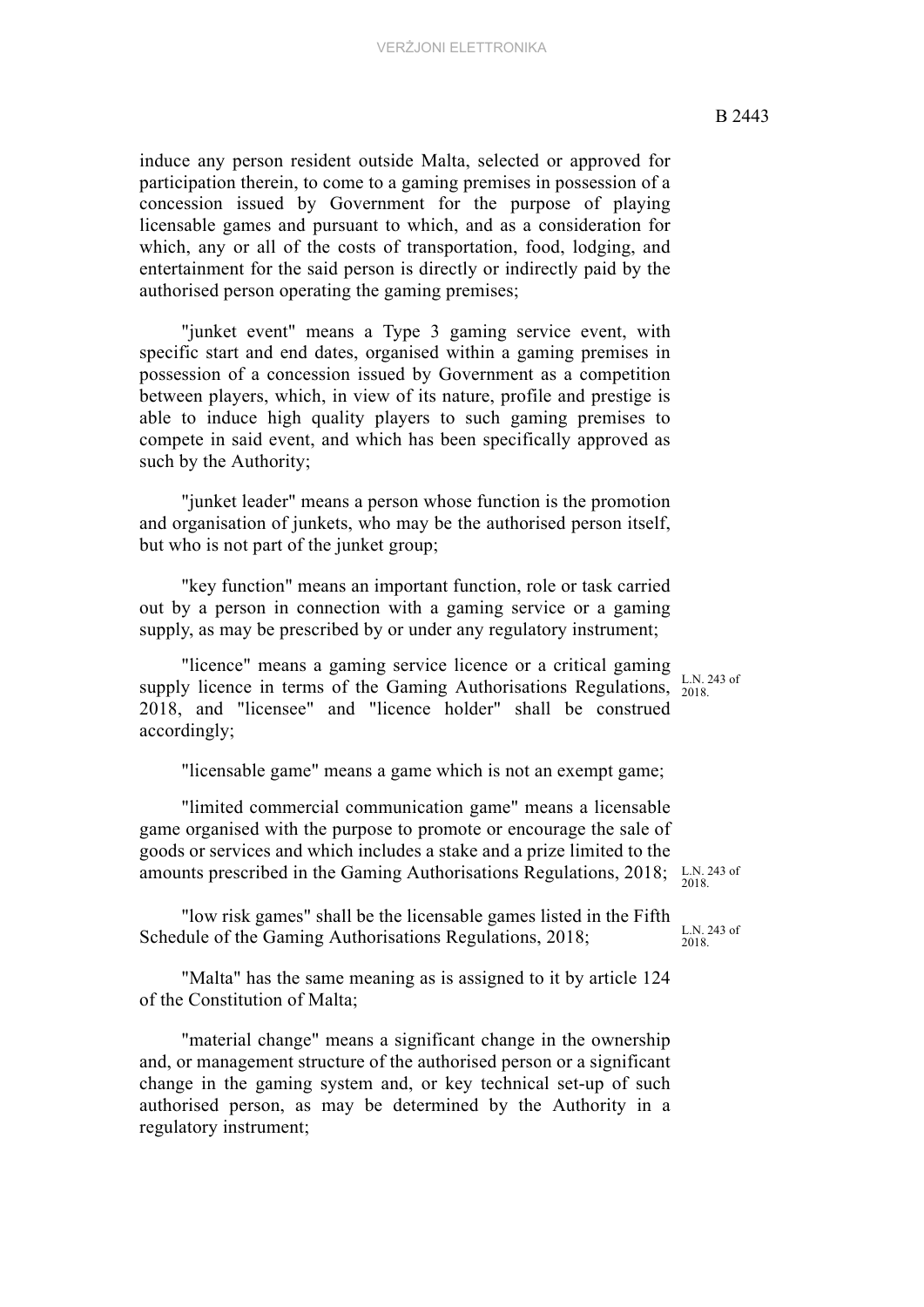"material element of a game" means an element of a game determining or having a substantial impact on the outcome of a game;

"material information" means any information, the absence of which may impair a person's ability to make an informed decision, or which may cause a person to take a transactional decision which a player would not have otherwise taken, and which shall include any requirements, benefits, time frames and restrictions:

Provided that "material information", in the context of information provided by an operator to players, and "material information" provided to the Authority shall be construed accordingly;

"material supply" or "material gaming supply" means a gaming supply of such importance that any weakness or failure in its provision could have a significant impact on the operator's ability -

(a) to meet the operator's obligations under the Act and all applicable regulatory instruments; or

- (b) to manage the risks related to such supply; or
- (c) to continue in business;

and the term "material supply" shall include a "critical supply";

"means of distance communication" includes any means which may be used for the communication, transmission, conveyance and, or receipt of information, and, or or for the conclusion of a contract between two or more persons, without the simultaneous physical presence of those persons, including but not limited to:

- (a) the internet;
- (b) telephone;
- (c) radio;
- (d) television;

(e) any other means of communication, transmission, conveyance and, or receipt of information by wire, radio, optical means, electromagnetic means or by any other electronic means or technology; or

(f) any other means which the Authority may by binding instrument determine;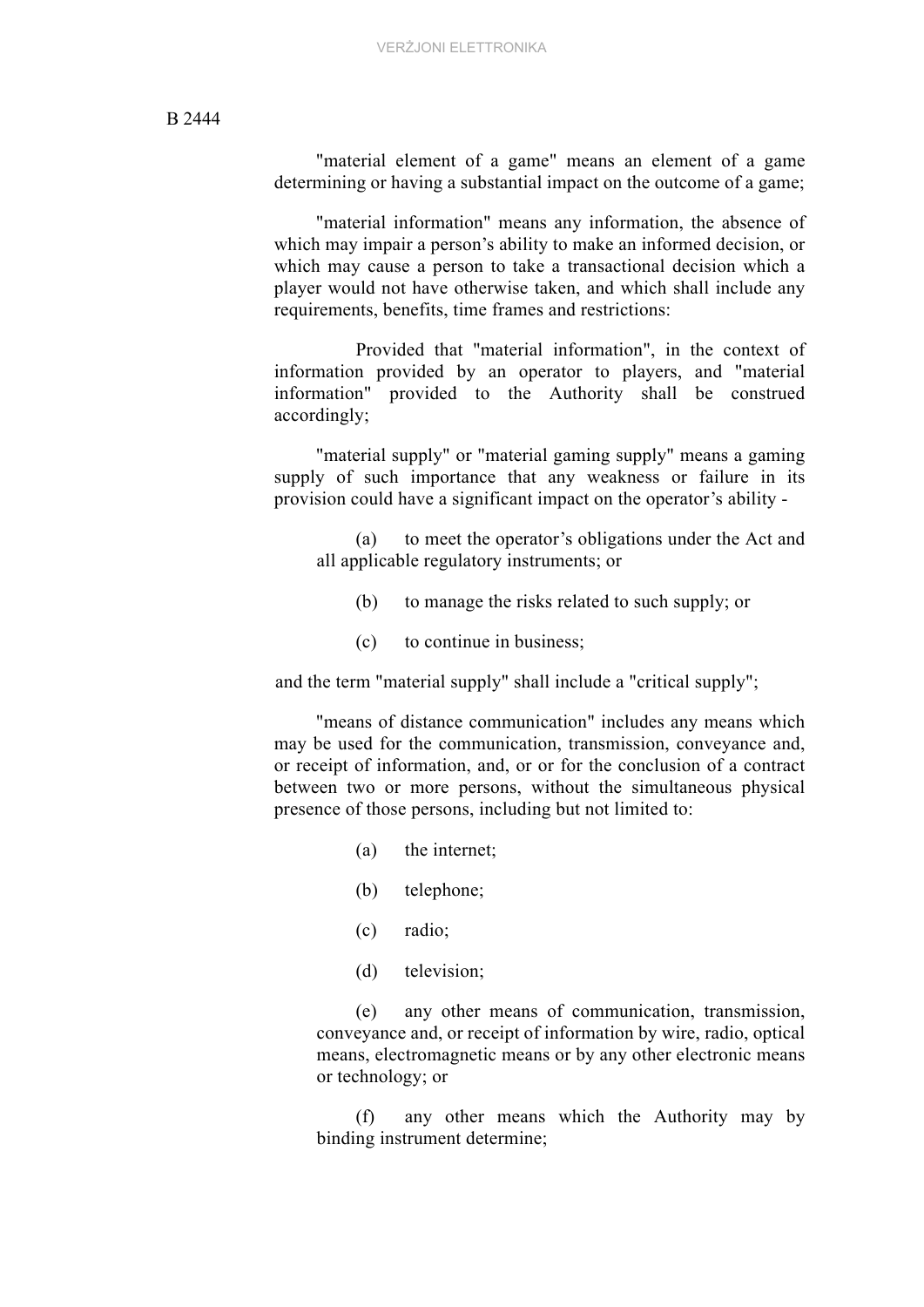"Minister" means the Minister responsible for the gaming sector;

"minor" means a physical person under the age of eighteen years;

"money and, or money's worth" includes, without limitation, currency accepted as legal tender in the jurisdiction or jurisdictions of its issue, virtual currencies, units of value, tokens of value, goods, services and any form of property which may be traded, sold, converted into, or otherwise exchanged for money, goods or services;

"National Lottery games" means the Grand Lottery, Super 5 and Lotto, in the form envisaged in the National Lottery licence as well as any variation of any of the said National Lottery Games;

"National Lottery licence" means a licence granted by the Authority in virtue of a concession by the Minister granted under article 11(3) of the Act, to operate the National Lottery games and such other games as authorised by the Authority, and subject to such terms and conditions therein, and "National Lottery licensee" shall be construed accordingly;

"non-profit game" means a game wherein over ninety percent (90%) of the net proceeds are forwarded to an entity with a charitable, sporting, religious, philanthropic, cultural, educational, social or civic purpose;

"operator" means a person who carries out a gaming service;

"passengers" means persons who are registered as passengers on a cruise ship for a particular voyage;

"pathological gambler" means a person who is certified by a competent medical professional as unable to resist impulses to gamble;

"player" means an end customer who participates or takes preparatory steps to participate in a game;

"player's account" means a record kept by the licence holder, which record shall at all times be accessible to the player, which shows the player's credit against such licence holder, taking into account all wagers placed and all prizes won by such player and any other debits or credits as may be permitted by these regulations or approved by the Authority;

"player funds" means player's money and money's worth held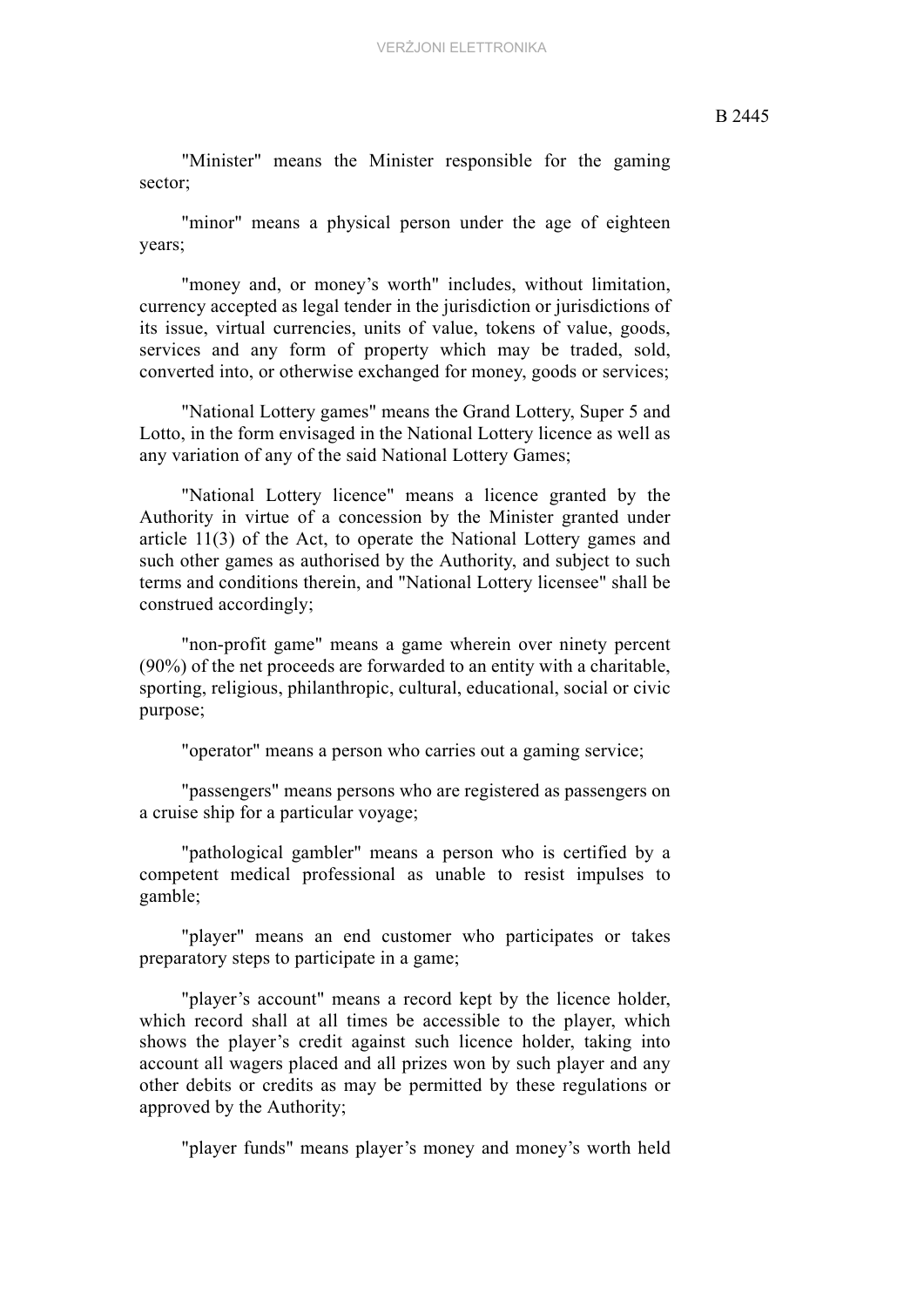L.N. 246 of 2018.

by an operator under an arrangement made between an operator and the player for the provision of a gaming service and includes, but is not limited to, funds that the player has the right to withdraw and funds committed directly by players to games, pending determination of the outcome of such games;

"player funds account" means an account held by or for or on behalf of an operator with a licensed credit, financial and, or payment institution in which player funds and, where applicable, prize float, are kept;

"Player Support Unit" means the unit set up under article 18 of the Act and regulation 15 of the Gaming Player Protection Regulations, 2018;

"premises" means any place, including any building, open-air space, vessel or aircraft, and whether accessible to the public or not;

"premises accessible to the public" means premises that may be accessed by or visited by the public, whether for free or for a charge, and includes private clubs where memberships are given or sold for the privilege of belonging thereto and accessing the premises;

"prize" means the reward of money or money's worth offered to one or more participants in a game in accordance with the rules of the game;

"public place" means a physical space that is generally open and accessible to the general public, and includes public squares, parks, beaches, roads, streets as well as privately owned buildings or property visible from public thoroughfares;

"qualifying interest" means the minimum direct or indirect shareholding, financial investment or financial contribution to the share capital or working capital of an entity, or the minimum percentage of voting rights in an entity, as may be prescribed by the Minister;

"recognition notice" means a notice issued by the Authority whereby an authorisation issued by another Member State of the EU or the EEA, or a State which is deemed by the Authority to offer safeguards largely equivalent to those offered by Maltese law, is recognised as having the same effect as an authorisation issued by the Authority for the purpose of providing a gaming service, gaming supply and, or key function in or from Malta;

"regulatory data" means data which an authorised person is obliged to compile, retain and, or report to the Authority by or under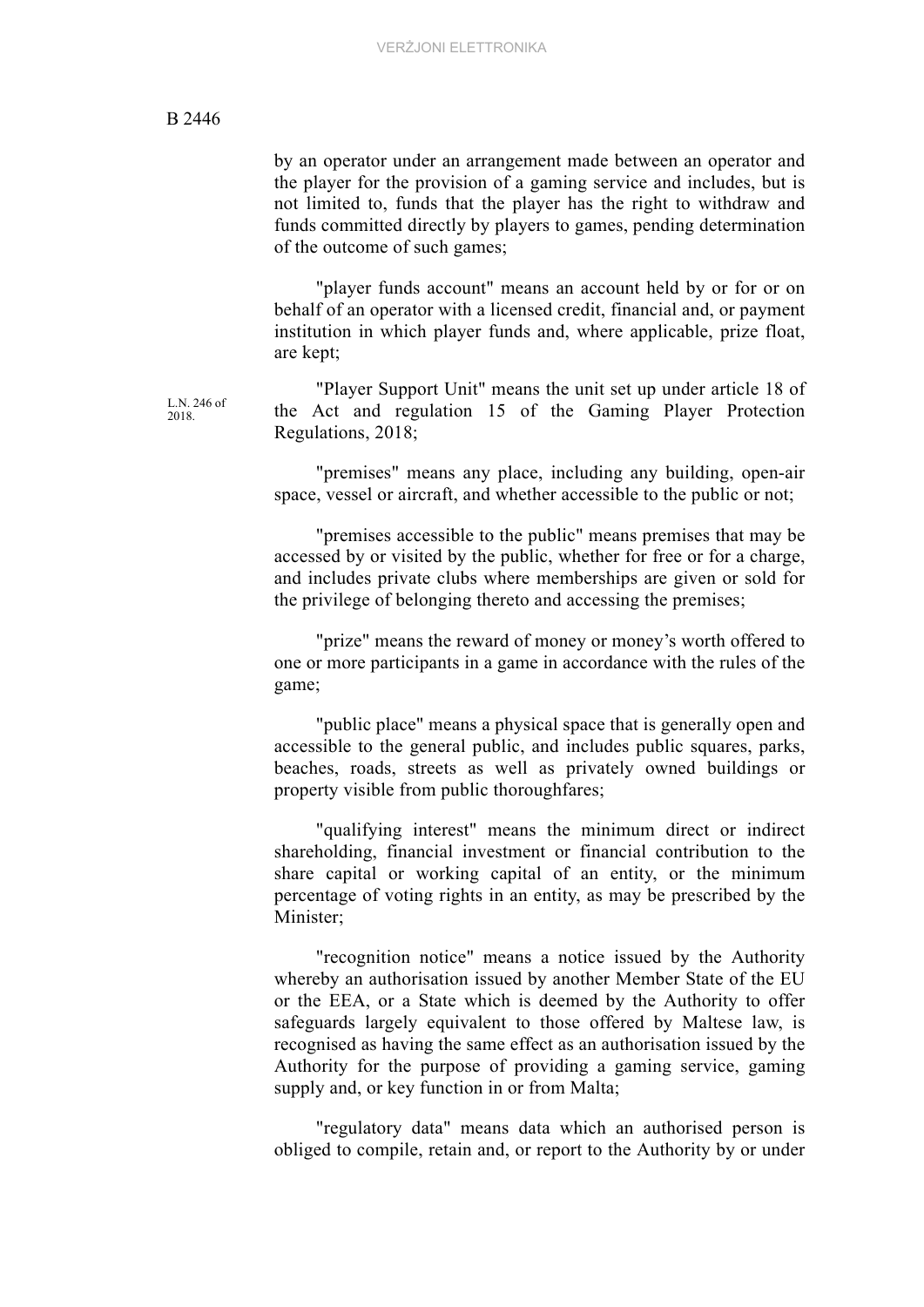the Act or any other regulatory instrument;

"regulatory instrument" means the Act, regulations made under the Act, and the Authority's binding instruments;

"relevant person" means a person who must satisfy the fit and proper requirements in terms of regulatory instruments;

"sponsorship" means a contractual relationship between an operator and a sponsored party under which the operator provides financing or other support to any organisation, event, team or individual for a charitable, sporting, religious, philanthropic, cultural, educational, social or civic purpose, in order to establish an association between the operator's image or brands, in return for commercial communications or other benefits;

"stake" means money or money's worth that is or must be committed in order for a player to participate in a game, whether or not it is risked directly on a result of the game;

"terms and conditions" means the rules which apply to the game and the playing of the game by the player;

"tombola game" means a game of chance, also known as "bingo" in which the player uses a tombola scoresheet or a tombola scorecard or an electronic representation thereof bearing numbers, and is played by marking or covering numbers from one (1) to ninety (90), both numbers inclusive, as are identical to numbers drawn by chance, whether manually or electronically, and won by the player who first marks or covers the "line" which is achieved when, during one game, for the first time all five numbers on one horizontal row on one scorecard are drawn; or the "house" or "bingo" which is achieved when, during one game, for the first time all the fifteen numbers on one scorecard are drawn, and shall include variations of such game;

"unified self-exclusion database" means the online system created by the Authority accessible to gaming premises operators, whereby all persons requesting to be excluded from gaming are inputted and saved;

"unsolicited commercial communication" means direct marketing in any form to a person that did not request it and, or with whom the sender does not have an ongoing commercial or contractual relationship;

"vulnerable person" means any person who is known to have a gambling problem, any person whose social circumstances may make